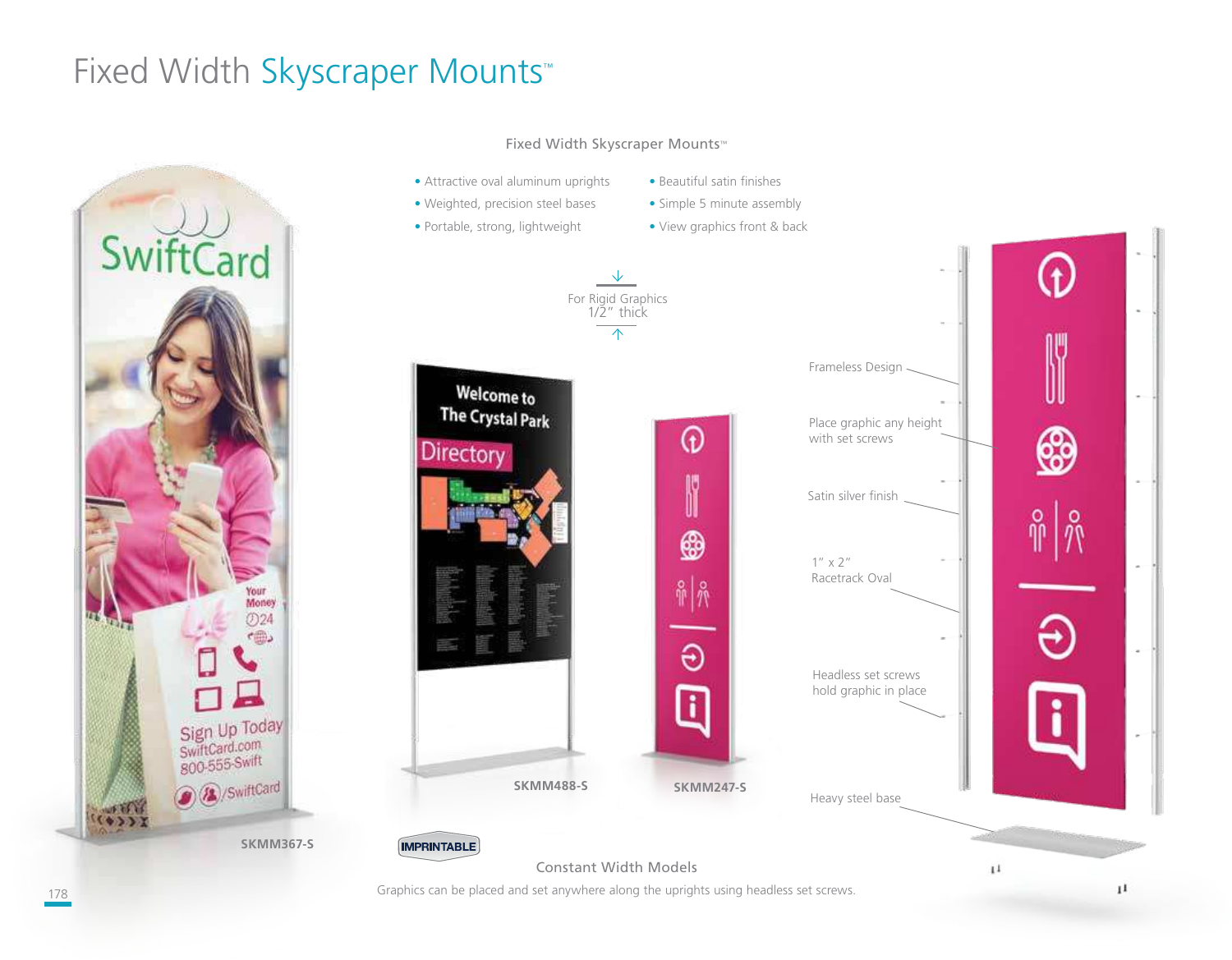# Fixed Width Skyscraper Mounts™

#### Frameless - Fixed Width Skyscraper

Good display hardware should be minimalistically designed to emphasize the message.

- All metal, extremely solid
- Matte black or satin silver finishes
- Sits flat on any surface
- Ships KD for fast easy assembly

### Fixed Width Skyscraper Mounts™

| Model          | Graphic Width | Upright Height | Weight (lbs.) |
|----------------|---------------|----------------|---------------|
| SKMM146        | 14"           | 72"            | 16            |
| SKMM147        | 14''          | 84"            | 17            |
| SKMM148        | 14''          | 96''           | 18            |
| SKMM246        | 74''          | 72"            | 20            |
| <b>SKMM247</b> | 24''          | 84''           | 21            |
| SKMM248        | 24''          | 96''           | 22            |
| SKMM366        | 36''          | 72"            | 25            |
| SKMM367        | 36''          | 84"            | 26            |
| .SKMM368       | 36''          | 96''           | 27            |
| SKMM486        | 48"           | 72"            | 30            |
| <b>SKMM487</b> | 48"           | 84''           | 31            |
| <b>SKMM488</b> | 48"           | 96''           | 32            |
| <b>SKMM606</b> | 60"           | 72"            | 35            |
| SKMM607        | 60"           | 84"            | 36            |
| <b>SKMM608</b> | 60"           | 96''           | 37            |

Specify: -**S** Satin Silver -**B** Matte Black\* \*Black units are more costly than silver.







Great for Lobbies, Tradeshow Floors, Stores & Malls.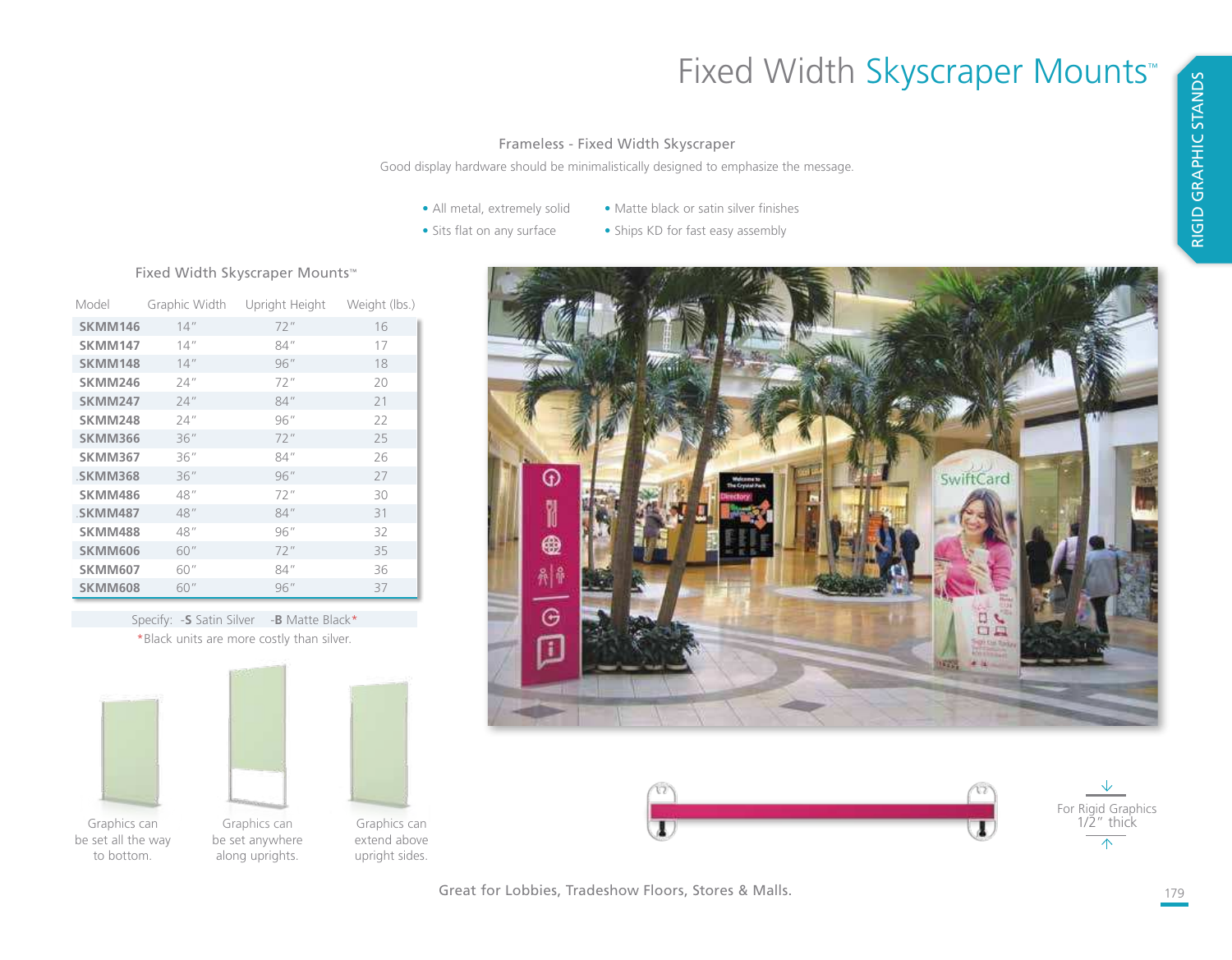## Skyscraper Mounts™

### Sturdy Support for 1/2" Rigid Graphics

Sold in pairs at specific heights, they support widths up to 60" wide. For wider spans, add Center uprights, Right Angle, 60°, "T" and Quad Assemblies. SKMM Series include 2 side uprights with headless set screws and laser cut steel oval bases.



- Beautiful satin finishes
- Simple 5 minute assembly

**SKMM-S** Skyscraper Mounts sold in pairs.

- View graphics front & back
- 1" x 2" racetrack oval aluminum uprights
- Weighted steel bases: 3/16" x 8" x 17"
- Portable, strong, lightweight



**SKMMC2-S** 24" upright extension, sold as a set of two.





Graphics can extend above upright top.



**SKMM7-S** Skyscraper Mount (side uprights) with a **SKCU7-S** Center Upright.

Specify: -**S** Satin Silver -**B** Matte Black\* 176 **\*Black units are more costly than silver.** The state of the state of the state of the state of the state of the state of the state of the state of the state of the state of the state of the state of the state of the s

Skyscraper Mounts Wt. Single Sided Upright w/Base Wt. Height sold as a pair (Ibs.)

**SKMS-S** Single sided upright and base. Sold individually.

**SKMM6** 20 lbs. **SKMS6** 14 lbs. 72" **SKMM7** 21 lbs. **SKMS7** 15 lbs. 84" **SKMM8** 22 lbs. **SKMS8** 16 lbs. 96"

sold individually (lbs.)